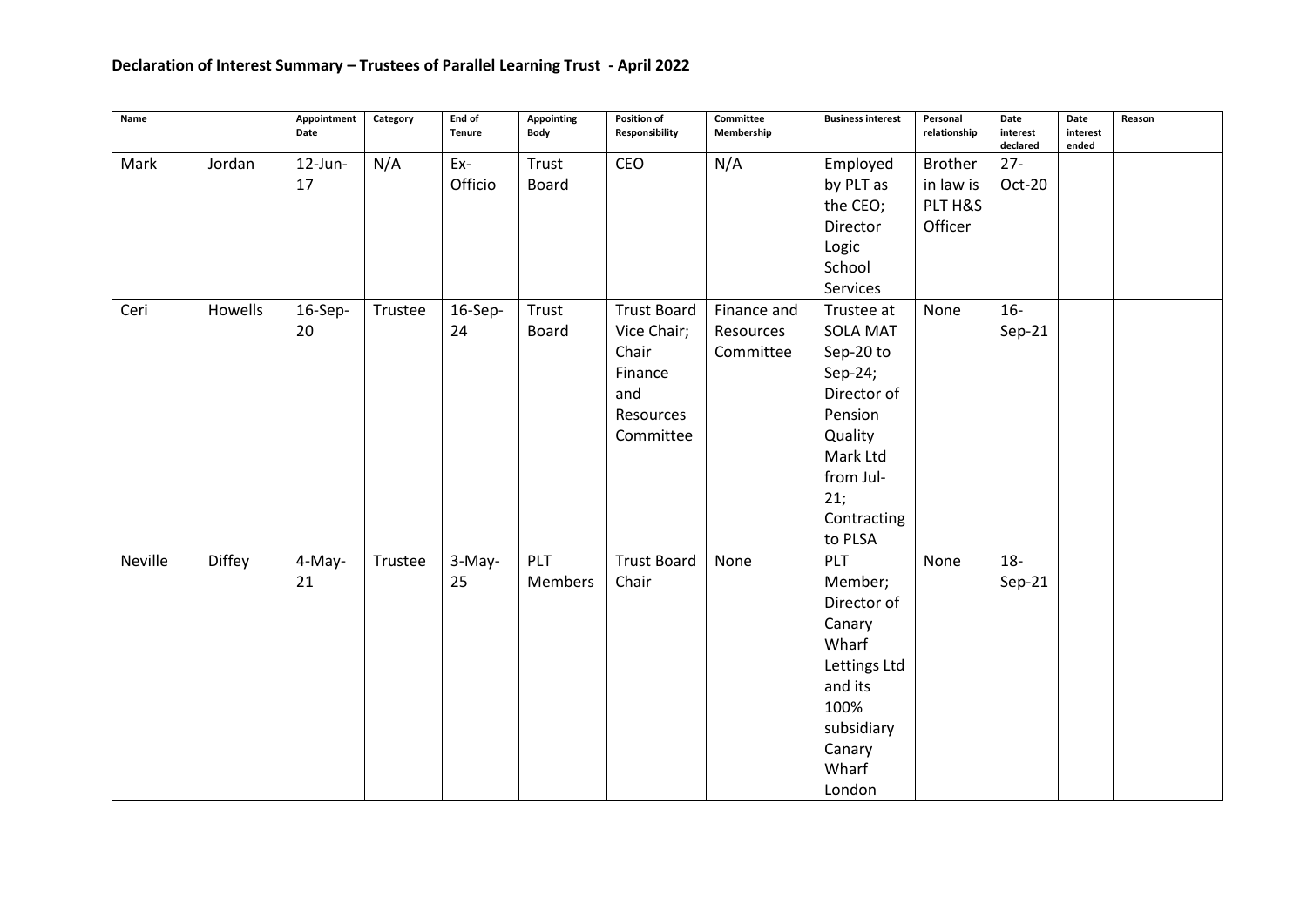|          |         |                  |         |                  |                              |                                             |                                                                          | Developme<br>nt Ltd                                                                                                           |      |                     |  |
|----------|---------|------------------|---------|------------------|------------------------------|---------------------------------------------|--------------------------------------------------------------------------|-------------------------------------------------------------------------------------------------------------------------------|------|---------------------|--|
| Mick     | Martell | $20$ -Jul-<br>21 | Trustee | $19$ -Jul-<br>25 | <b>PLT</b><br><b>Members</b> | None                                        | Finance and<br>Resources<br>Committee                                    | None                                                                                                                          | None | $10-$<br>Mar-<br>22 |  |
| David    | Heaton  | 01-Dec-<br>20    | Trustee | 01-Dec-<br>24    | <b>PLT</b><br>Members        | None                                        | Finance and<br>Resources<br>Committee;<br>Audit and<br>Risk<br>Committee | None                                                                                                                          | None | $10-$<br>Mar-<br>22 |  |
| Jonathan | Alvis   | 04-Mar-<br>20    | Trustee | 04-Mar-<br>24    | Trust<br><b>Board</b>        | <b>Chair Audit</b><br>and Risk<br>Committee | Audit and<br>Risk<br>Committee                                           | Employed<br>by Aubrey<br>Capital<br>Manageme<br>nt Ltd                                                                        | None | $15 -$<br>$Sep-21$  |  |
| Indranil | Nath    | 25-Jan-<br>21    | Trustee | $25$ -Jan-<br>25 | PLT<br>Members               | None                                        | Finance and<br>Resources<br>Committee;<br>Audit and<br>Risk<br>Committee | Director of<br><b>BCS</b><br>Learning &<br>Developme<br>nt Ltd;<br>Trustee at<br>BCS, The<br>Chartered<br>Institute<br>for IT | None | $14-$<br>$Sep-21$   |  |
| Sunila   | Lobo    | 16-Sep-<br>21    | Trustee | 15-Sep-<br>25    | Trust<br><b>Board</b>        | None                                        | Education<br>Performance<br>and<br>Standards<br>Committee                | None                                                                                                                          | None | $17 -$<br>$Sep-21$  |  |